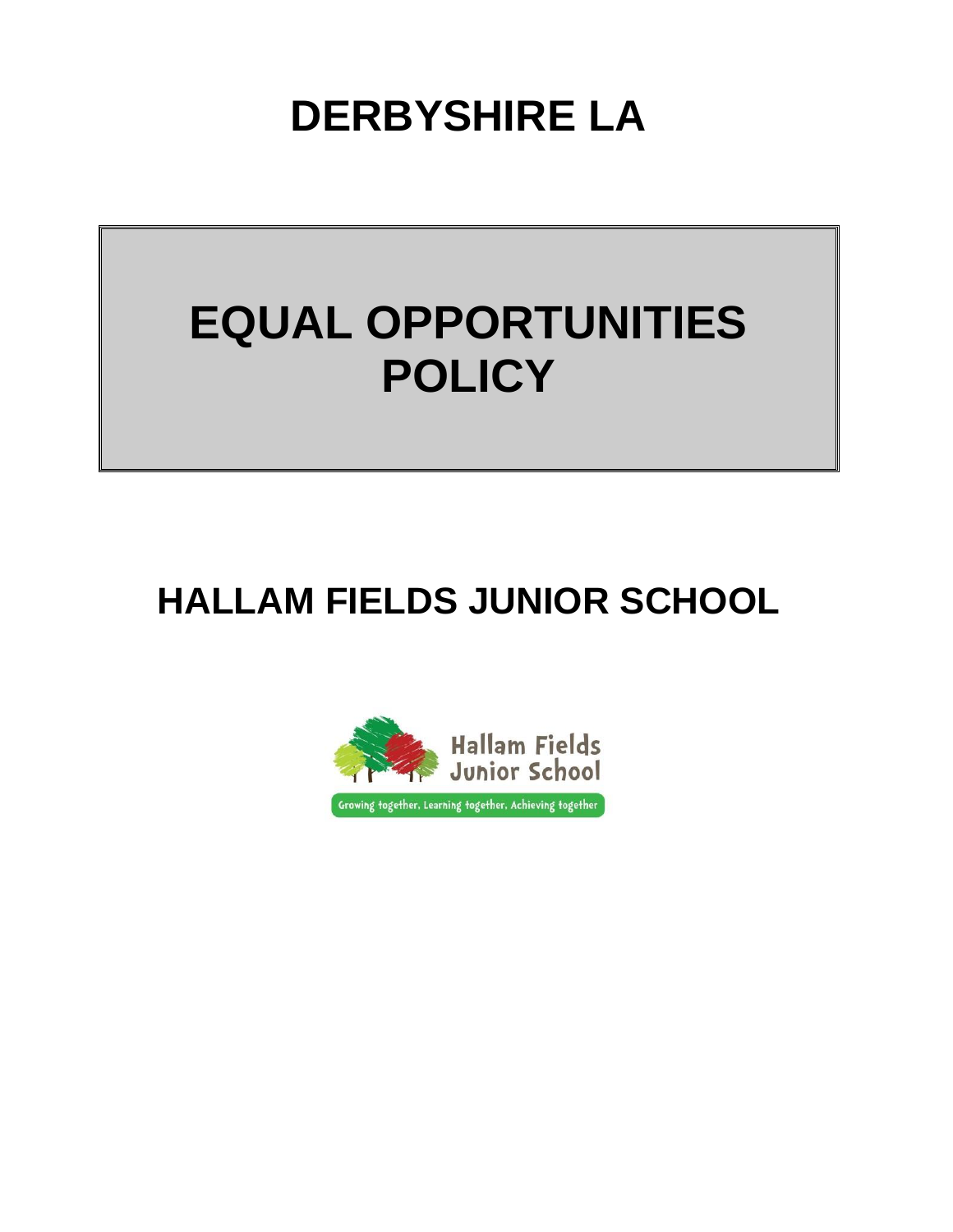### **1. Equal Opportunities Policy**

The Governing Body's policy is to provide education fairly to all pupils within the school and to give equal treatment to its employees, pupils and members of the community regardless of their age, disability, HIV status, marital status, ethnicity, religion, sex, sexual orientation, or national origin.

The Governing Body promotes the elimination of discrimination and complies with the Sex Discrimination Act 1975 (as amended), Race Relations Act 1976 (as amended), Human Rights Act 1998, Asylum and Immigration Act 1996, Disability Discrimination Act 1995, Employment Equality Regulation (Sexual Orientation) 2003 and Employment Equality Regulation (Religion or Belief) 2003 together with relevant Codes of Practice and European Directives.

#### **1.1 The Governing Body's Commitment**

The Governing Body is committed to achieving the highest level of the Equality Standard for the school.

All Governors, employees and those acting on behalf of the Governing Body or school are responsible for implementing the policy and have a continuing duty to challenge all forms of discrimination.

#### **The Governing Body will:**

- Give advice and training to ensure that Governors and employees understand the implications of the policy and legislation and their responsibilities.
- Promote itself as an employer people are proud to work for and seek to achieve a balanced workforce which reflects the local labour market.
- Promote and support education and training to increase awareness and eliminate discrimination.
- Ensure that services and resources are appropriate to the pupils and members of the community it serves.
- Promote and support the principles of equal pay.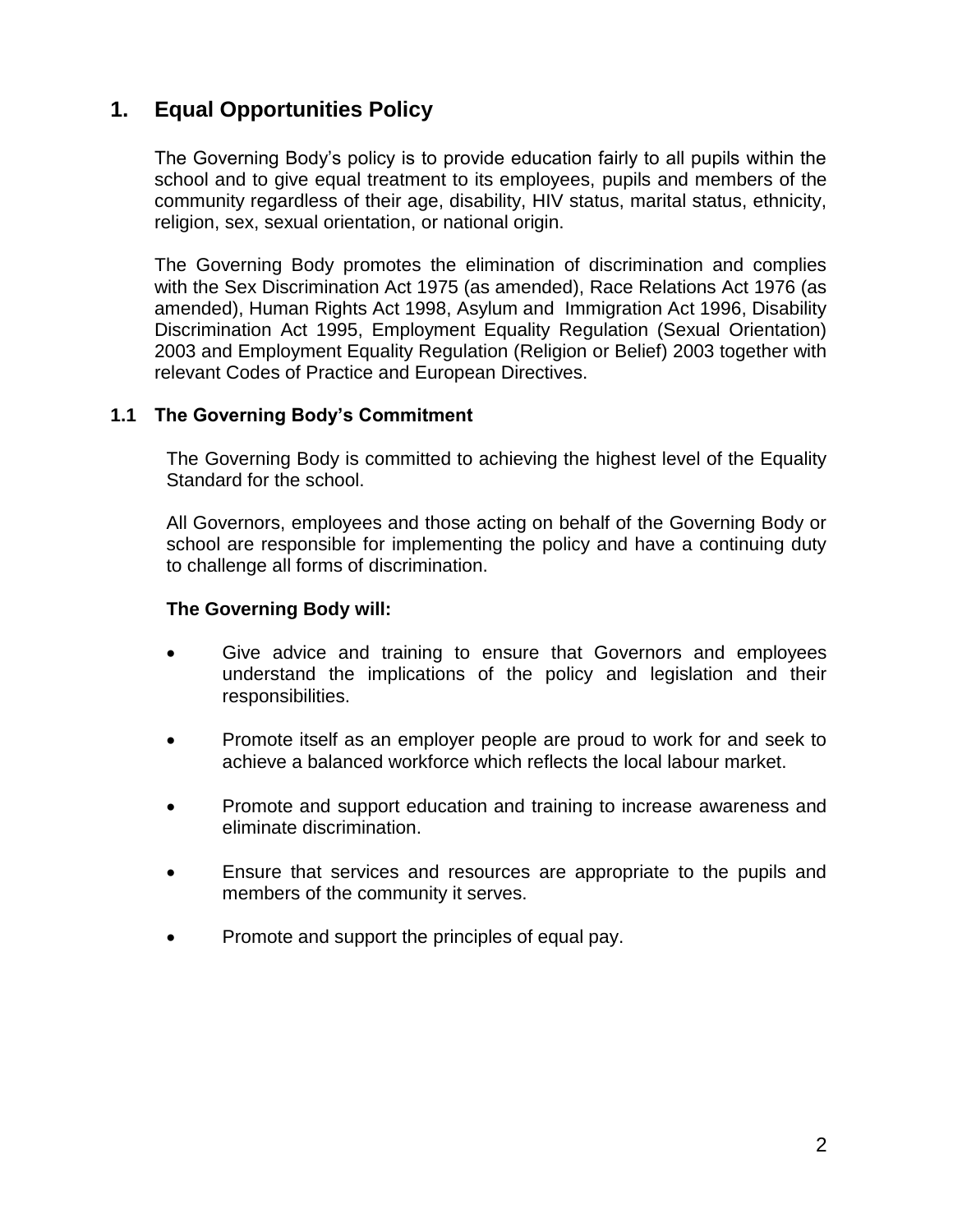#### **1.2 Monitoring and Evaluation**

- The Headteacher will report to the Governing Body annually providing information on employees within the school according to age, disability, gender, grade and ethnicity.
- The Governing Body will review the impact of the policy on a regular basis.
- The policy will be regularly reviewed to ensure that it reflects changes in legislation, directives and codes of practice.

#### **1.3 Direct/Indirect Discrimination**

The Governing Body recognises that there are different types of discrimination and will work with pupils and employees of the school to ensure that all are eradicated.

#### **The Governing Body will:**

- Ensure no individual is discriminated against because of their age, disability, HIV status, marital status, ethnicity, religion, sex, sexual orientation or national origin. The only exception to this being if a genuine occupational requirement can be shown to apply.
- Ensure that no group within society is disadvantaged by a criterion, provision or practice, unless it can be objectively justified.
- Ensure that appropriate awareness training is provided in existing training courses to employees and where necessary make additional provision for such.

#### **1.4 Genuine Occupational Requirement**

In law there may be instances when being of a particular ethnic group, religion, sex or sexual orientation will be a specific requirement of a post and can be justified. This is known as a genuine occupational requirement or qualification. However, Derbyshire LA believes that there will be very few, if any, circumstances where this requirement will arise for educational appointments. If this circumstance arises the Governing Body will seek advice from its personnel service provider before proceeding with the advertising and filling of the post.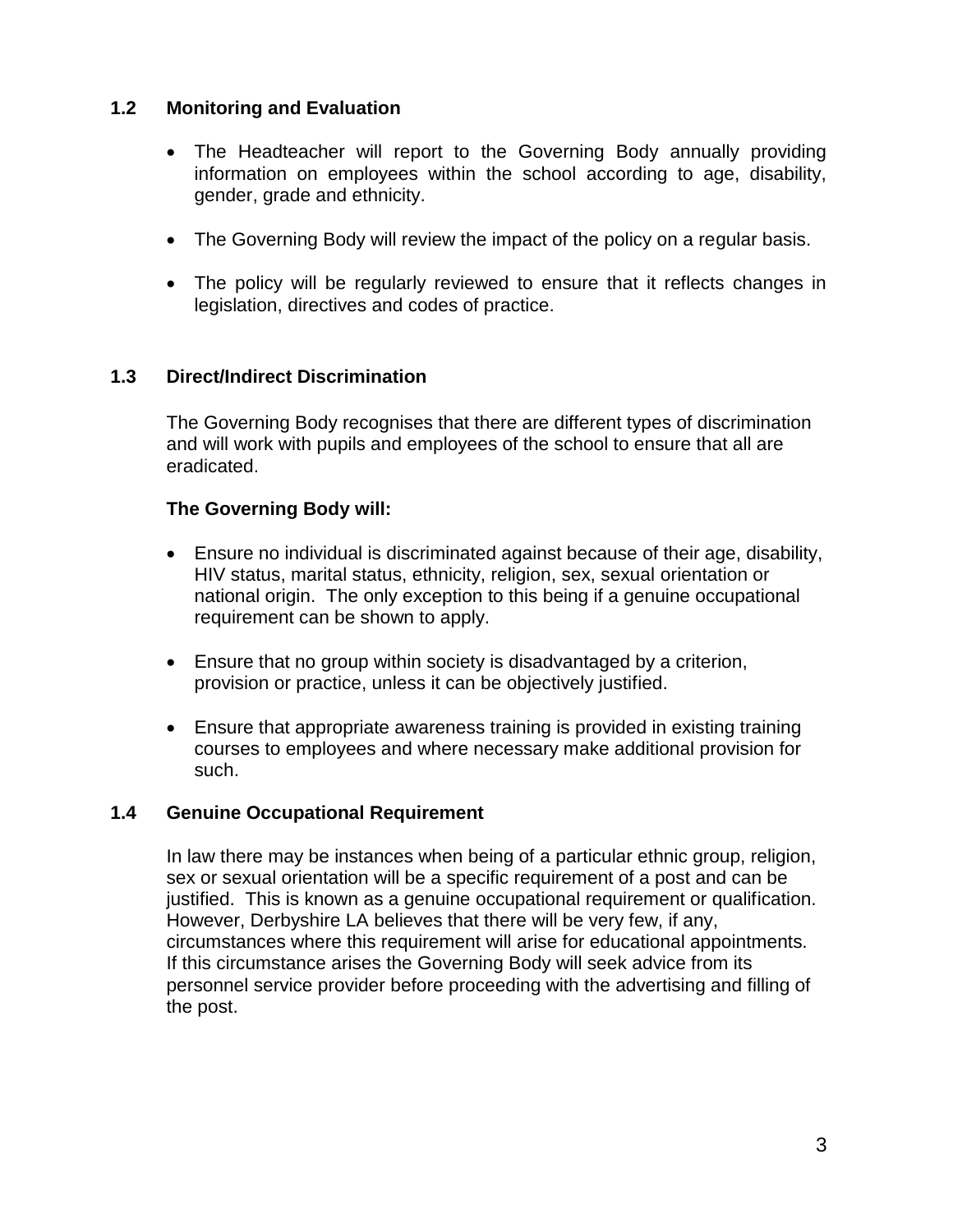#### **1.5 Effect on Other Policies and Procedures**

The Governing Body will ensure that, where relevant, the school's policies and procedures will take into account fully the Sex Discrimination Act 1975 (as amended), Race Relations Act 1976 (as amended), Human Rights Act 1998, Asylum and Immigration Act 1996, Disability Discrimination Act 1995, Employment Equality Regulation (Sexual Orientation) 2003 and Employment Equality (Religion or Belief) 2003. These will include:

- Recruitment and Selection.
- Training/Staff Development.
- Absence Control/Ill-Health Capability.
- Redundancy.
- Professional Competence of Teachers.

The Governing Body is aware that the above list is by no means exhaustive and that the Sex Discrimination Act 1975 (as amended), Race Relations Act 1976 (as amended), Human Rights Act 1998, Asylum and Immigration Act 1995, Disability Discrimination Act 1995, Employment Equality Regulation (Sexual Orientation) 2003 and Employment Equality (Religion or Belief) 2003 may have a direct impact on other personnel policies and procedures adopted by the Governing Body.

#### **1.6 Changes to employees' circumstances**

The Governing Body encourages, and would like to emphasise the need for, employees to inform the Headteacher and Governors of any material change in their circumstances which could affect their working conditions and the application of this policy. The Governing Body also encourages employees to seek advice from their union before doing so.

#### **1.7 Complaints and Resolution of Disputes**

If the school receives a complaint relating to any aspect of this Policy which cannot be resolved informally the complaint will be dealt through the school's Complaints Procedure.

**All employees of the Governing Body have a contractual obligation to comply with this policy and the school's Equal Opportunities Policy statements set out in Section 2.**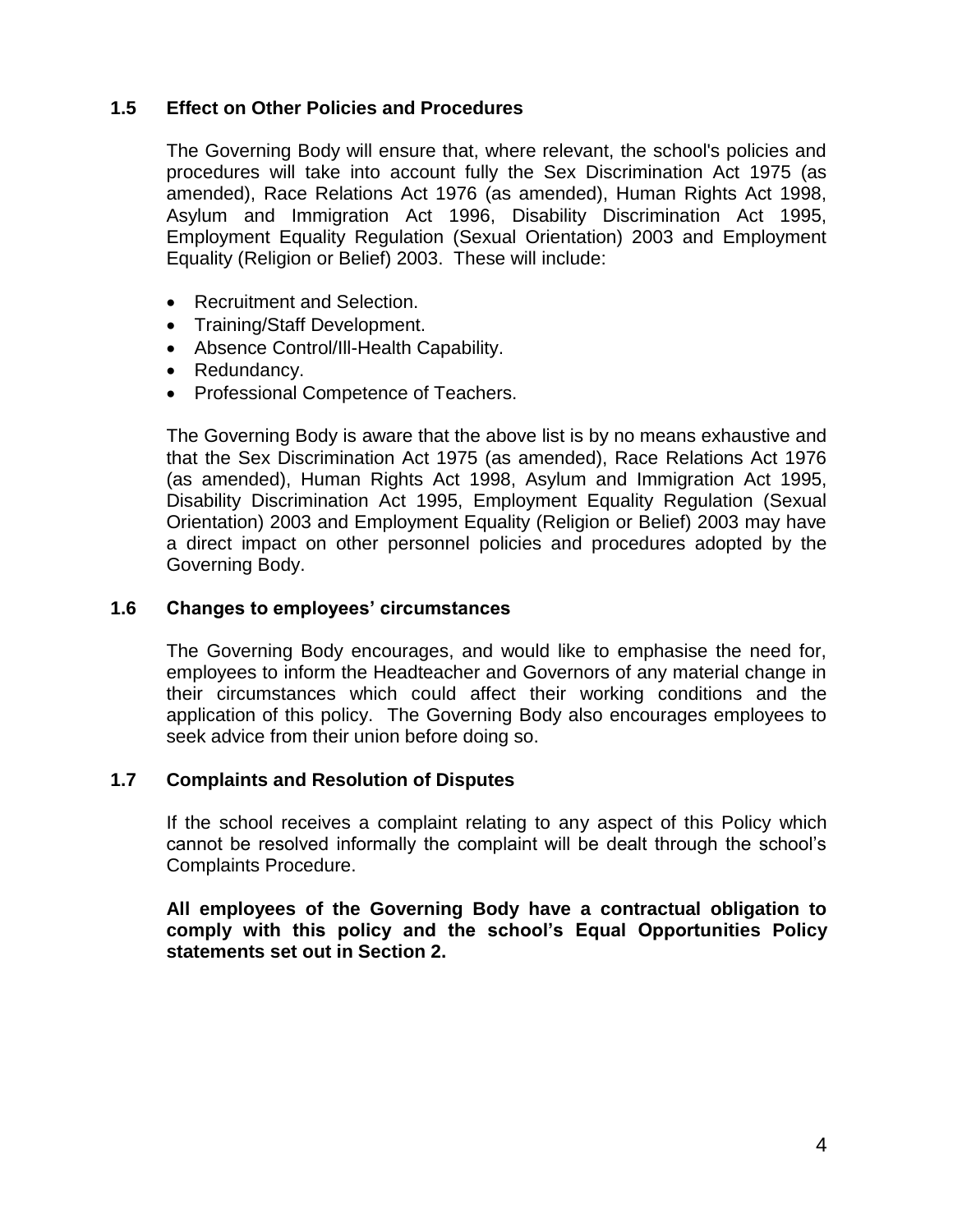## **2. Equal Opportunities Policy Statements**

#### **The Governing Body is committed to the following policy statements:**

#### **2.1 Disability**

The Governing Body is committed to eliminating unlawful discrimination and promoting equality of opportunity in the field of employment. It will, therefore, fulfil its legal obligations in accordance with the Disability Discrimination Act 1995 and any related or subsequent legislation including seeking to identify and remove all unjustified direct and indirect discrimination.

The Governing Body will not discriminate against candidates applying for vacancies within the school. Special consideration will, therefore, be given to the following:-

- Application forms.
- Interview arrangements.
- Terms and conditions of employment.
- Staff development opportunities.
- All other policies and procedures adopted by the Governing Body.

The Governing Body will seek to avoid direct and indirect discrimination by:-

- Not making assumptions about a person's disability.
- Promoting equal opportunities.
- Seeking professional advice on whether an impairment is covered by the Disability Discrimination Act 1995 and carrying out workplace risk assessments where appropriate.

The Governing Body, wherever possible and practicable, will agree to make reasonable adjustments which will assist a person with a disability including:-

- Adjustments to premises.
- Reallocation of a disabled person's duties.
- Consideration of suitable alternative employment.
- Consideration of more flexible working, including altering the person's working hours.
- Allowing time off for rehabilitation, assessment or treatment
- Training.
- Acquiring or modifying equipment.
- Modifying instructions or reference manuals.
- Modifying procedures in recruitment and selection for testing or assessment.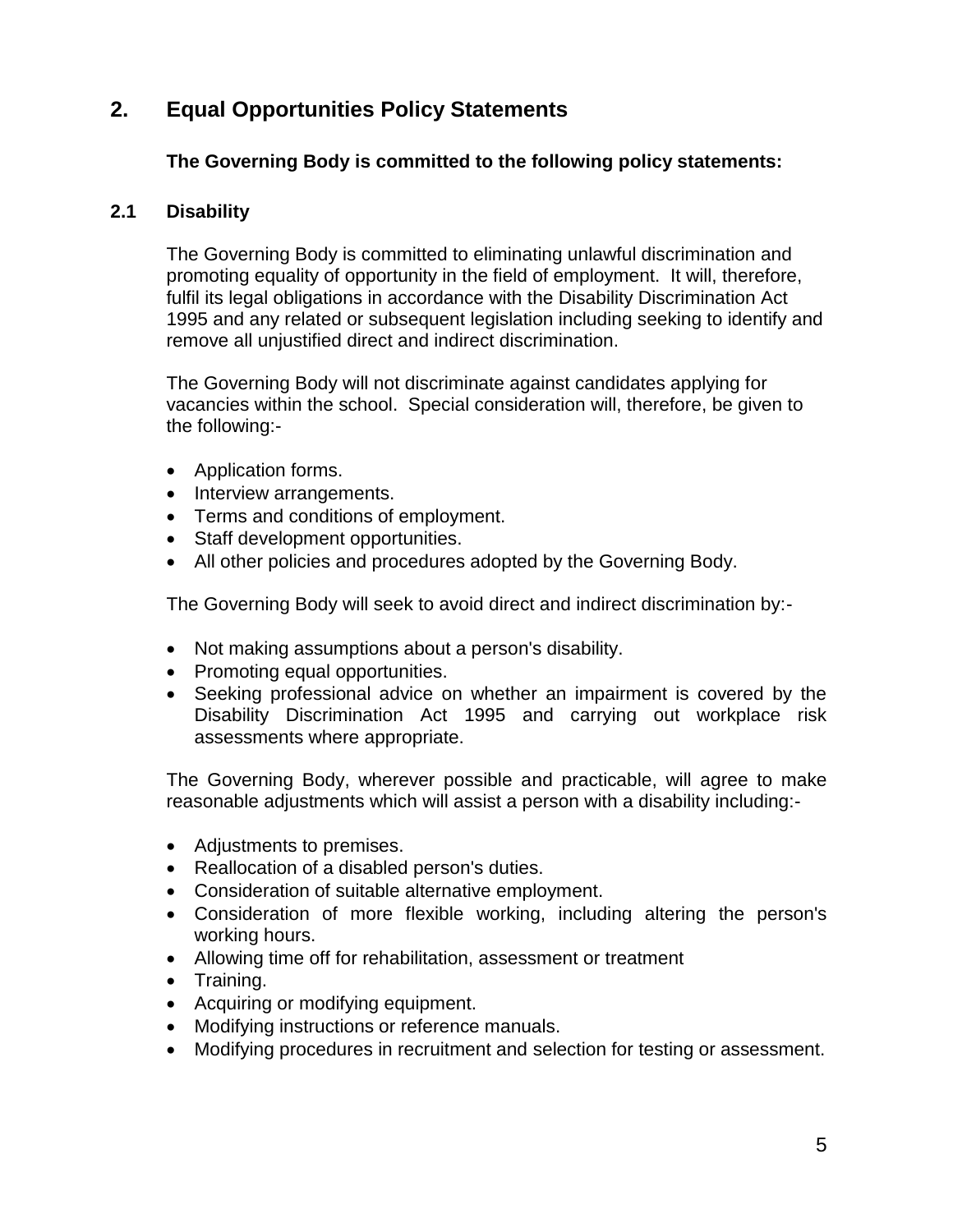The LA's guidance on 'The Disability Discrimination Act 1995' in the Personnel Handbook will inform the Governing Body's consideration of any reasonable adjustments that may be required.

#### **2.2 Race Equality**

The school recognises that people from ethnic minority groups face discrimination.

The school recognises its general duty to promote race equality as set out in the Race Relations Act 1976 (as amended), as follows:

- To eliminate unlawful discrimination
- To promote equality of opportunity
- To promote good relations between individuals of different racial groups.

#### **The Governing Body will:**

- Give full and fair consideration to all applicants, regardless of their ethnic origin, based solely on their ability to do the job and give equal opportunity for training, career development and promotion for employees.
- Ensure that information provided by the school is accessible and, where necessary, targeted at ethnic minority or other identified groups.
- Ensure that the school considers, and where appropriate implements, recommendations from the LA as a result of their consultations with the Racial Equality Council, other minority community groups and trade unions on the implementation of this policy.
- Continue to respond to the recommendations arising from the Stephen Lawrence Inquiry.

#### **2.3 Religion or Belief**

The Governing Body is opposed to all forms of religion or belief based discrimination. It recognises that decisions and practices relating to employment and vocational training should not be based on an individual's religious beliefs or lack of them.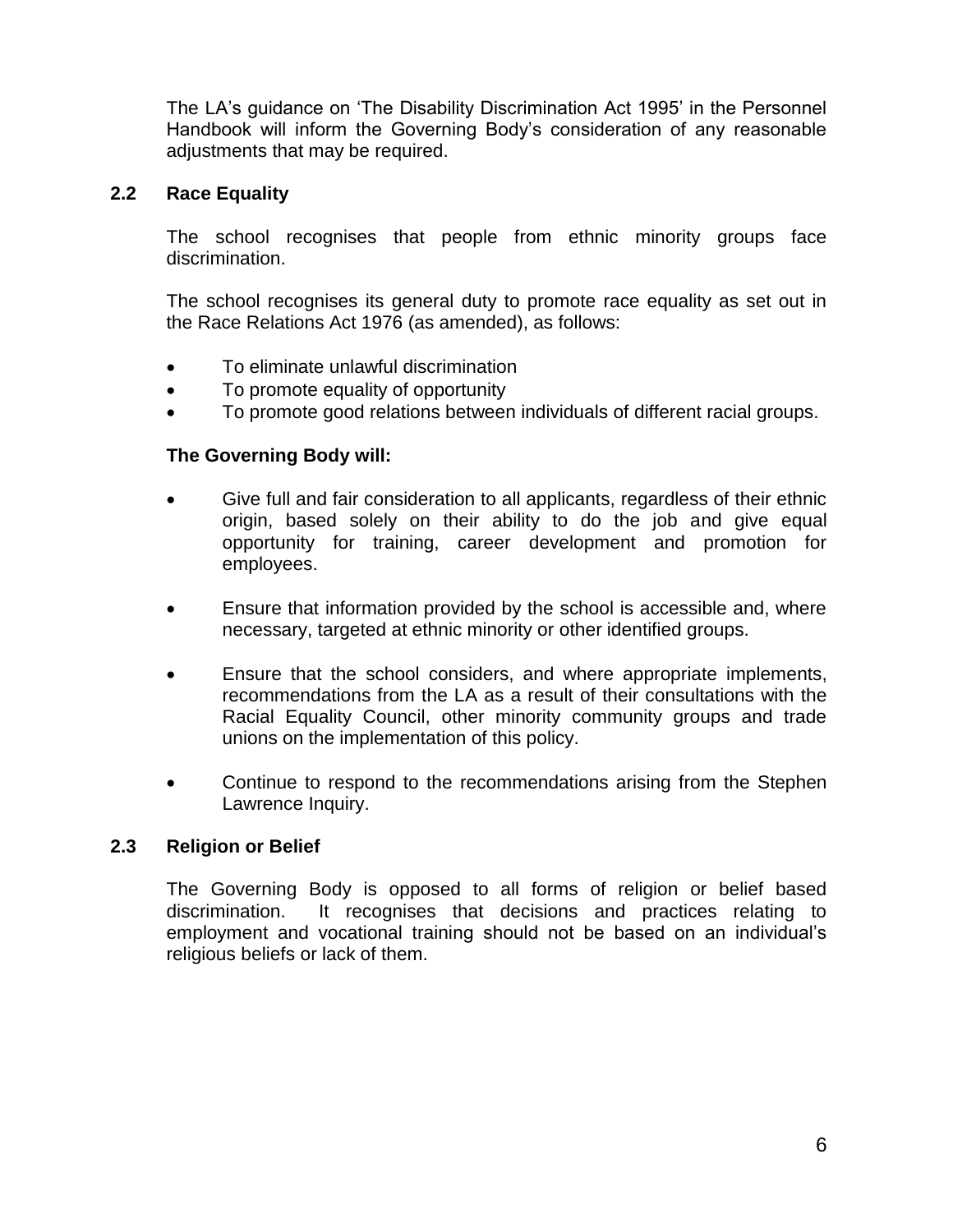The school's policy is to protect the right of individuals, regardless of their religion or belief, and will work for the eradication of all forms of discrimination on these grounds through training, awareness raising and implementation of anti-harassment procedures.

#### **The Governing Body will:**

- Respect an individual's right to follow and practice a particular religion, religious or similar philosophical belief and respect those individuals who do not do so.
- Encourage a culture within the school which allows individuals to be open about their religious beliefs or otherwise.

#### **2.4 Sex Equality**

The Governing Body is opposed to all forms of sex based discrimination and will respect the right to dignity of all women and men.

It will continue to strive to achieve equality of opportunity, while attempting to recognise and address historical and gender-specific discrimination.

#### **The Governing Body will:**

- Recognise family and caring responsibilities through the continued development of family friendly and carer support policies and provisions. Examples of these include reference to the LA's 'Authorised Leave of Absence Policy' and 'Contracts of Employment', with particular reference to job sharing, in the Personnel Handbook.
- Recognise that career patterns are often disrupted because of caring responsibilities and provide appropriate training and career development opportunities.
- Challenge sexist attitudes and practices both within the school and external organisations with which the school may deal.
- Give full and fair consideration to applications for employment from individuals, based solely on their ability to do the job and give equal opportunity to training, career development and promotion for employees regardless of gender.
- Develop specific initiatives, where required, to address gender imbalances within the school.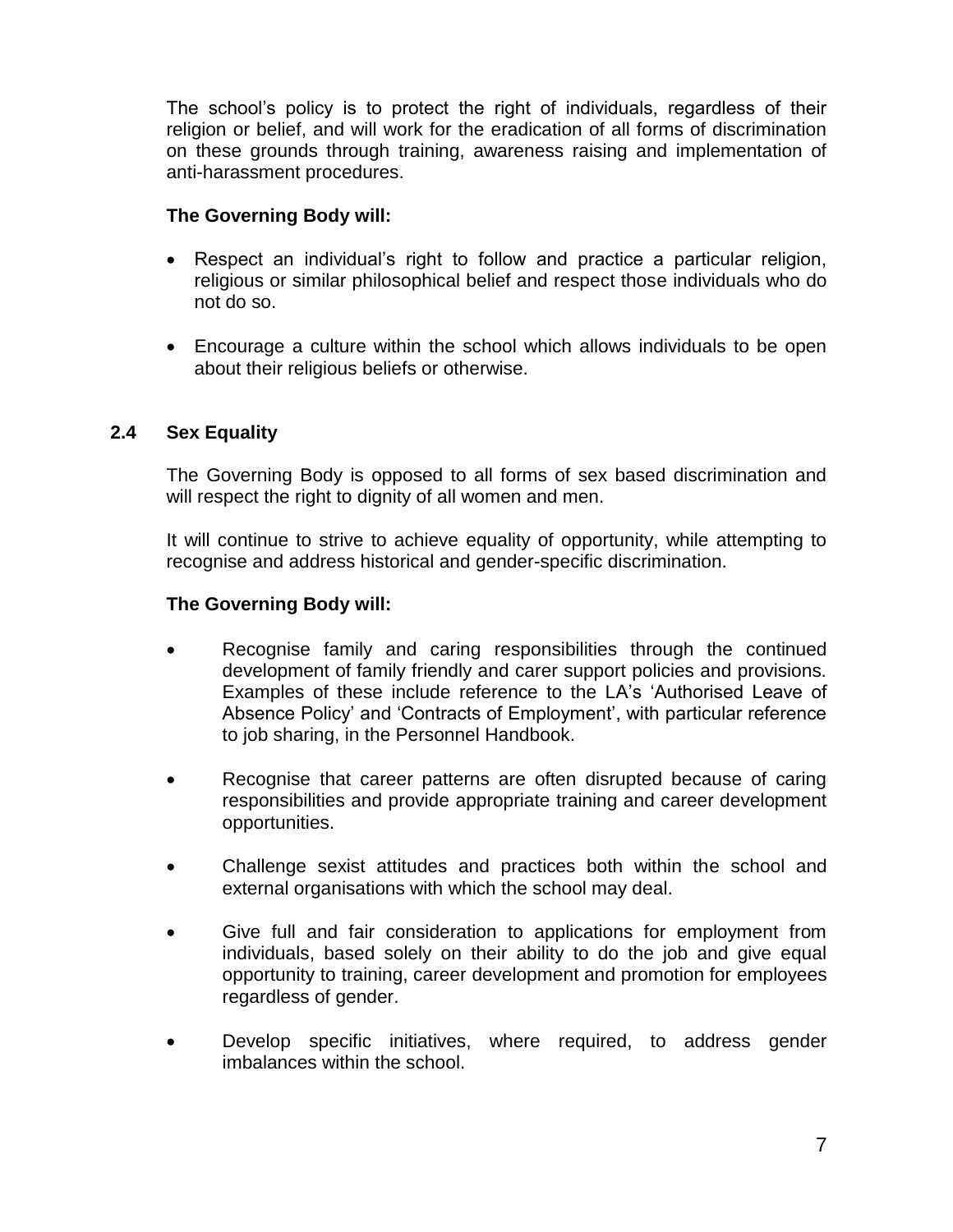Ensure that information, publicity and advertising over which the school has control or influence is non-sexist and uses positive images and language.

#### **2.5 Sexuality**

The Governing Body recognises its general duty to protect people at work and in vocational training from discrimination on grounds of sexual orientation in accordance with the Employment Equality (Sexual Orientation) Regulation 2003.

The Governing Body is opposed to all forms of discrimination against lesbian women, gay men, transsexual, bisexual or heterosexual men and women. It recognises that decisions and practices relating to employment should not be based on the assumption that everyone is, or should be, heterosexual.

The school's policy is to protect the rights of individuals, regardless of their sexuality, and will work for the eradication of all forms of discrimination on these grounds through training, awareness raising and implementation of antiharassment procedures.

#### **The Governing Body will:**

- Respect an individual's right to define their sexual identity.
- Protect the dignity of women and men at work.
- Work towards enabling employees to feel safe in being open about their sexual identity.

#### **2.6 Age Equality**

Ageism is discrimination based on preconceived ideas of an individual's capabilities at certain stages in their lives and is often targeted at younger and older people. The school is opposed to discrimination on the grounds of age.

#### **The Governing Body will:**

- Ensure that age is not a barrier to recruitment, selection, promotion, training or personal development.
- Ensure that age will not be considered adversely where redundancy and retirement may apply.
- Seek to eliminate age discrimination through education and training.